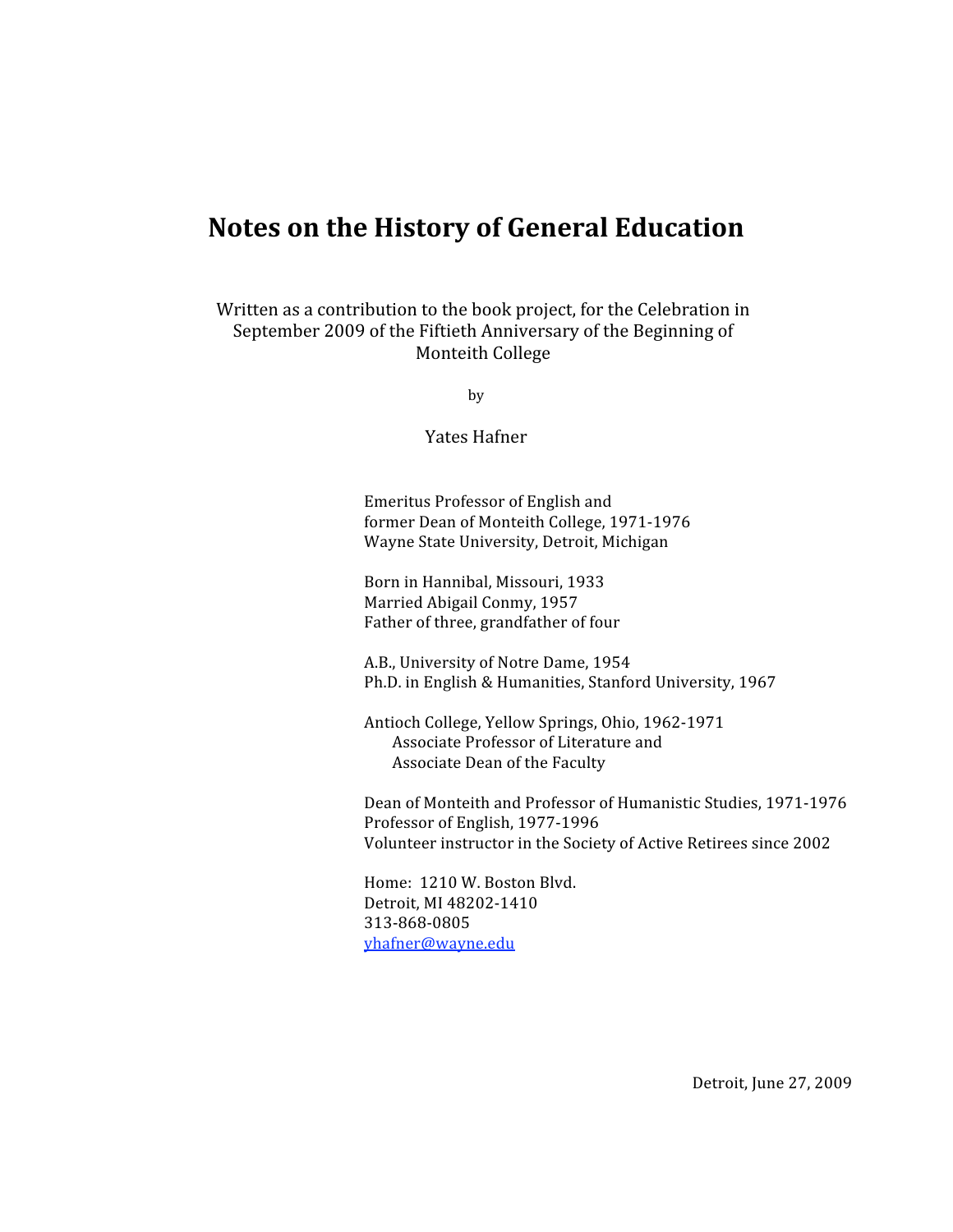## "Anything
worth
doing
is
.
.
.

impossible."

—Jacqueline
DiSalvo

This essay constitutes (1) a lamentation for the widespread abandonment or betrayal of
 the
 traditional
 aims
 of
 general
 education
 in
 contemporary
 American
 universities and (2) a suggestion for re-conceiving those aims through a historical inquiry into their
 provenience
 in
 classical
 antiquity,
 medieval
 scholasticism,
 and
 Renaissance humanism.

**1**

The term "general education" became a prominent signpost in the active vocabulary of American academic discourse with the publication, in 1945, of the Harvard Report *General Education in a Free Society*. Initially the term designated a type of intellectual formation that was both broader than that which is acquired through specialized training in any single discipline and deemed to be useful, even vital, to every sojourner on the path of post-secondary education. In the Harvard conception it consisted of an education befitting every person in a democratic republic. Its roots are found in a definite set of objectives that have evolved in Western civilization over the past 2,500 years.

But it is a poor, inexact, and misleading term, for to many people—and even to some professors—it connotes a broad, undefined educational activity wanting in specificity—vague, scattered, unfocused, undisciplined, diffuse, a little bit of this and a little bit of that. Glib tags like "well-rounded" or "educating the whole person" have been bandied about in college catalogues and student recruitment brochures. Ever since the late nineteenth century, when American higher education, led by the Johns Hopkins University, began to emulate the German university model with its exclusive emphasis on specialized research, the "really serious" business of higher education has been commonly thought to consist of mastering a specific discipline in order to be able to engage in specialized research or prepare for a profession. General education, by contrast, is usually thought to consist in a smattering of sundry, inconsequential arts
and
sciences
whose
supposed
value
is
 to
enhance
one's
leisurely
pleasures,
like gew-gaws decorating a waiting room. Taste, refinement, broad knowledge (whatever that is): these are the benefits supposedly conferred by a general education. You don't really need it (is the subtext). But the American public has come to expect it, universities need the revenue, so students must put up with it. The prevailing strategy among most undergraduates is to get those gen. ed. requirements out of the way as quickly as possible in order to get on with serious pre-professional course work.

Yet, as Daniel Bell writes in his book *The Reforming of General Education: The* Columbia College Experiment in Its National Setting (1966),<sup>1</sup> the general education

<sup>&</sup>lt;sup>1</sup> New York: Doubleday, 1968. Citations are from this edition.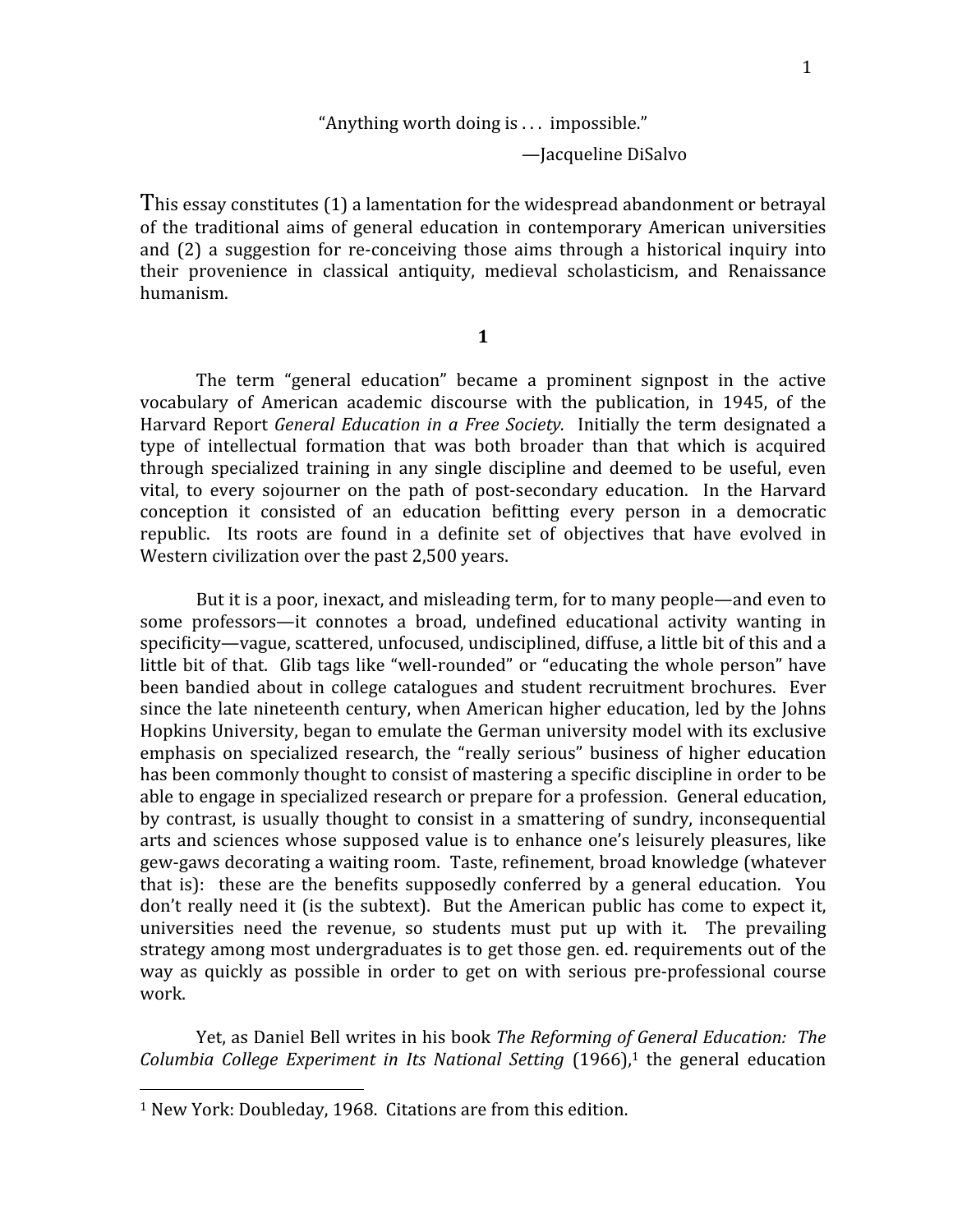movement
in
the
United
States,
beginning
with
Columbia's
Contemporary
Civilization course,
has
had
a
powerful
impact
on
undergraduate
education.

Following
Columbia, the
College
of
the
University
of
Chicago
and
Harvard
College
developed
their
own
sets of
 philosophical
 underpinnings
 and
 program
 elements.

 Together,
 these
 three universities have influenced the aims and nature of liberal education in virtually every college and university in America since the middle of the twentieth century. A more or
less
 coherent
 notion
 of
 those
 aims
 can
 be
 gleaned
 from
 Bell's
 book,
 the
Harvard Report, and *The Higher Learning in America* (1936), written by Robert M. Hutchins when he was president of the University of Chicago.

The
 terms
 "liberal
 education"
 and
 "general
 education"
 are
 loosely interchangeable. The former is more ancient; the latter was devised in an age of specialization to indicate that mastering a specialized field of study is only one part, and
not
the
most
essential
part,
of
liberal
education.

The
distinction
between
them
is based
on
the
premise
that
there
is
a
kind
of
intellectual
formation
that
every
specialist needs and that cannot be reduced to the principles of any single discipline in isolation. Hence, general education is an integral part of liberal education, an education that liberates
the
mind.

As
Daniel
Bell
notes,

The
general
education
programs
at
Columbia,
Chicago,
and
Harvard
have
been the chief instrumentalities for the realization of the liberal arts intentions of these colleges: to free a student from provincialism and to lead him to selfdiscovery
 through
 an
 awareness
 of
 tradition,
 to
 confront
 him
 with
 the persistent
issues
 of
morals
and
 politics,
and
 to
give
 him
an
 understanding
 of the
interconnectedness
of
knowledge.

(p.
51)

He
goes
on
to
urge
that
during
their
college
years,
students

should get a sense of the relatedness of fields, of the relatedness of problems, the
dependencies
of
subjects
upon
one
another,
and
 the
common
procedures of inquiry and verification that underlie the disciplined acquisition of knowledge.

(p.
68)

Bell puts it even more concretely in the last chapter of his book:

The ends of [a liberating, or general] education are many: to instill an awareness
of
the
diversity
of
human
societies
and
desires;
to
be
responsive
to great
 philosophers
 and
 imaginative
 writers
 who
 have
 given
 thought
 to
 the predicaments
 that
 have
 tried
and
 tested
men;
 to
acquaint
a
 student
with
 the limits of ambition and the reaches of humility; to realize that no general principle or moral absolute, however strongly it may be rooted in a philosophical
tradition,
can
give
an
infallible
answer
to
any
particular
dilemma. (pp.
295f.)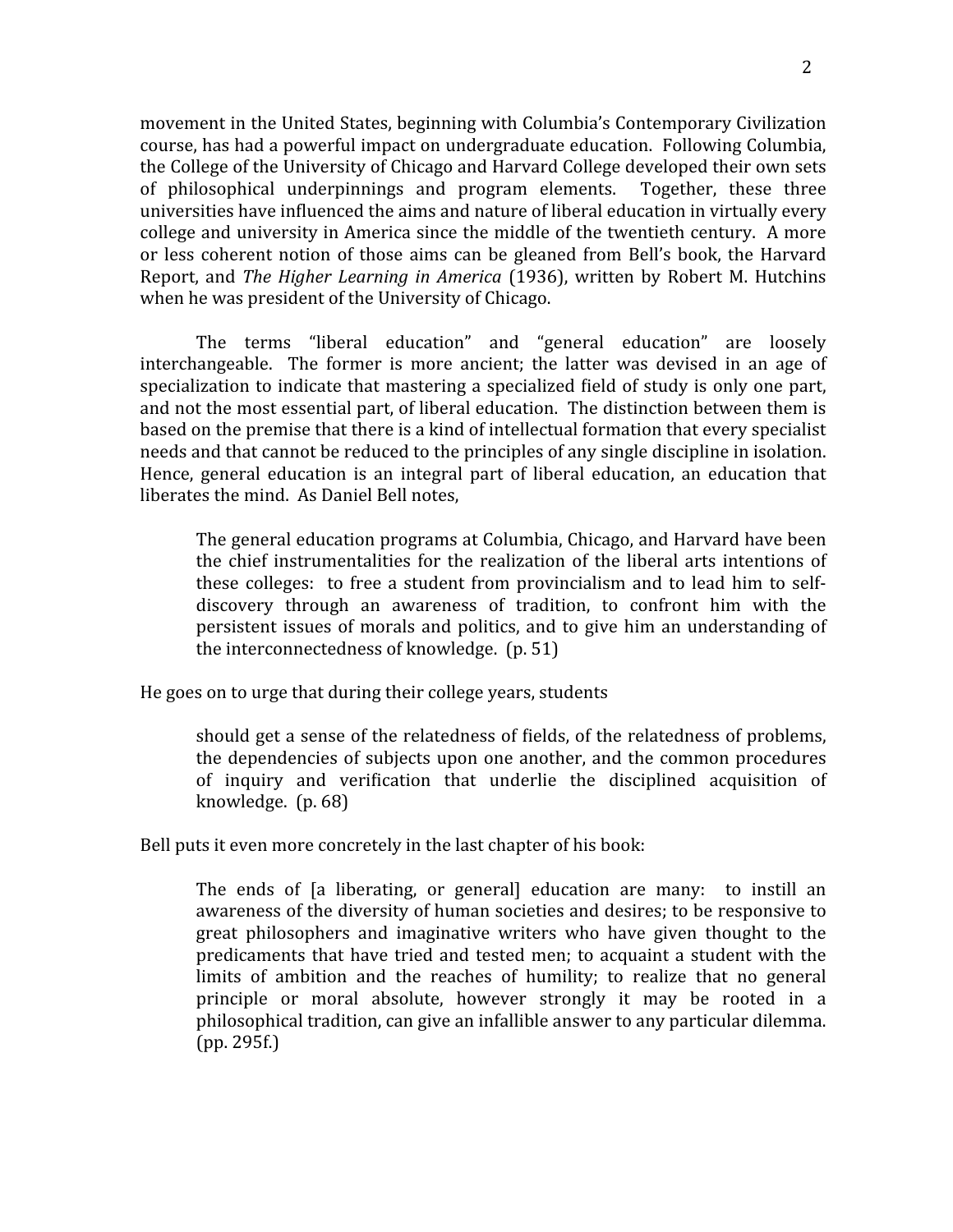Clearly, these are worthy goals that no single academic department can achieve by itself. It follows also that if a college succeeds in its general education program, its students will desire to go on learning for the rest of their lives.

Unfortunately, however, the internal political economies of most universities have sapped the vitality of the foregoing conception of general education. The prevailing
tenure,
promotion,
and
salary
system
motivates
faculty
members
to
devote as much time as possible to specialized research and publication within their fields, rather than engage in coherent, interdisciplinary programs for undergraduates. Furthermore, departmental budgets are often based on the number of credit hours generated
 by
 a
 department's
 courses.

 Department
 heads
 negotiate
 and
 bargain
 for required courses that will generate more income. As a result, general education at many large universities has often been shaped, not by a coherent philosophy of education,
 but
 by
 compromise
 between
 competing
 parties,
 a
 compromise
 called "distribution requirements," which a student may satisfy by choosing the required number of courses—usually two, sometimes three—from each of three or four different categories, such as humanities, social science, life science, and physical science. The courses available in these categories are usually surveys or introductory courses to a specific discipline. And the instruction is usually given in large lecture rooms with little opportunity or incentive for discussion. No wonder that students typically want to "get these requirements out of the way."

The only universities that avoid such deplorable arrangements for delivering general
 education
 are
 ones
 that
 have
 a
 deep
 philosophical
 and
 institutional commitment to such aims as those delineated by Daniel Bell. Universities like Columbia,
 Chicago,
 Notre
 Dame,
 Yale,
 Princeton,
 Stanford,
 and
 Harvard
 have established long-standing traditions of liberal education over many decades. Their large endowments enable them to honor their respective traditions without subservience to the practice of measuring the worth of course offerings by cost-percredit-hour and potential for producing revenue. In other American universities, battles
 over
 turf
 by
 narrow‐minded
 professors
 have
 too
 often
 precluded
 rational discussion
of
what
their
students
actually
need
in
addition
to
specialized
knowledge.

In order to overcome such obstacles, university faculties and administrators need to discover a new, fresh, philosophically sound foundation for liberal education. If we look much farther back in the history of education in the West, we can behold an evolving conception of human nature that has generated the endeavors proper to liberal education, endeavors that have been obscured or distorted in modern times. What follows in this essay is an attempt to uncover those lost ideas, dust them off, and advocate for their restoration in contemporary thinking about the aims and strategies of
general
education
in
our
time.

**2**

Our story begins in the halcyon days of Athenian democracy, when a group of professional
educators
called
sophists
earned
their
living
by
teaching
citizens
how
to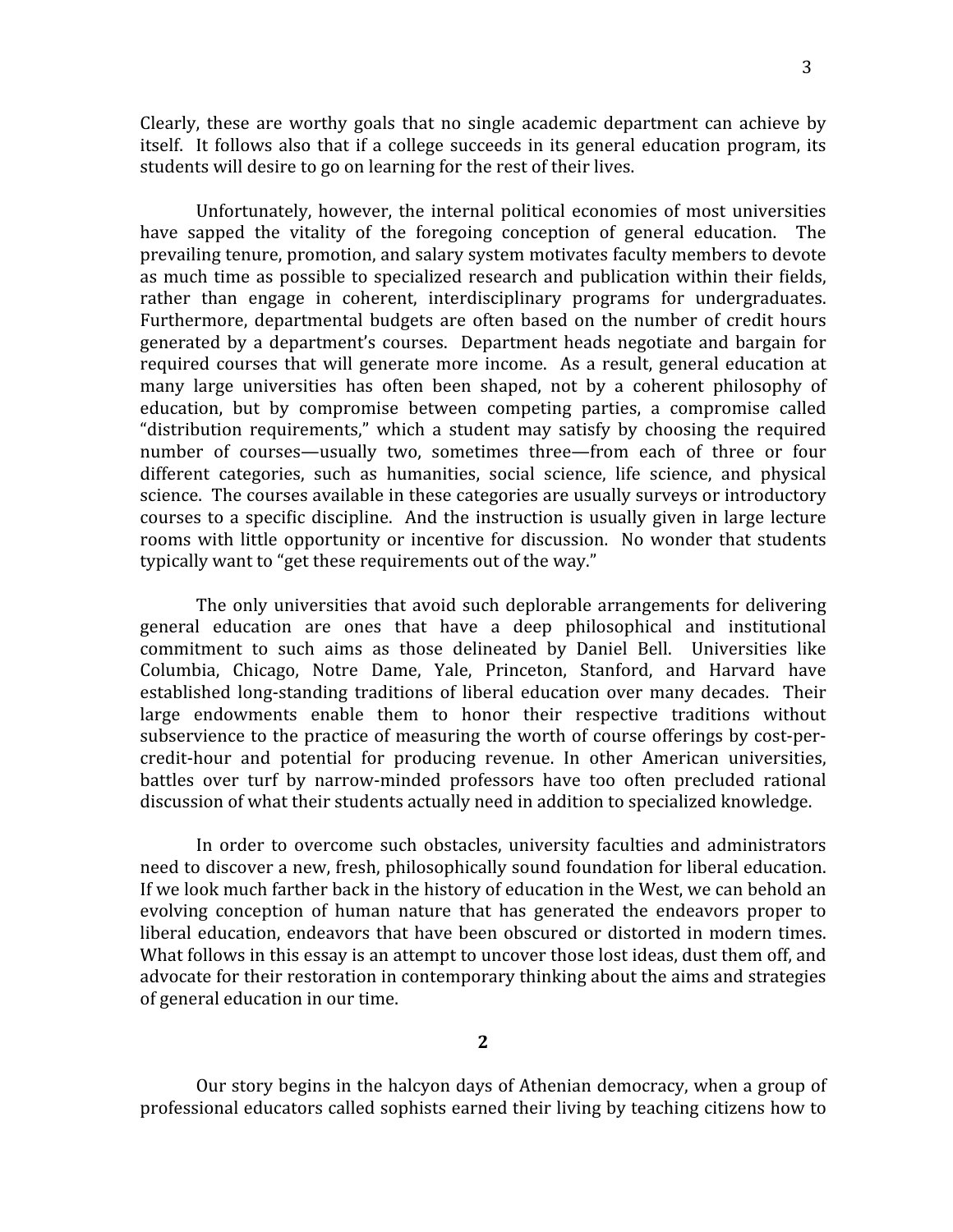argue.

The
most
notable
sophist—the
term
was
not
pejorative
then—
was
Isocrates, whom the philosopher Socrates singled out for special praise because he combined eloquence with wisdom. But most of the other sophists Socrates seems to have deplored for what he perceived to be their unjustified pretention to knowledge. (In fact, Isocrates himself wrote a speech *Against the Sophists*.) According to Plato, Socrates practiced a method of education consisting of *irony* (to expose and confound the
 arrogance
 and
 smugness
 of
 men
 who
 pretended
 to
 know
 it
 all), *maieutic* (or intellectual
 midwifery
 to
 enable
 disputants
 to
 discover
 within
 themselves
 some kernel of value buried in their mostly mistaken ideas), and, once adherence to petrified opinion (which Mark Twain says "never broke a chain or freed a human soul") had been demolished, the third step was *dialectic* (reasoning together in an effort to get at the truth of things). Socrates' aim was not to defeat an opponent in debate; that was a skill purportedly taught by the sophists; but to help himself and others
gain
insight
into
the
ideas
that
underlie
the
visible
world.

The
Socratic
method

Like Plato, Aristotle was himself a teacher, and their city, Athens, became the most
celebrated
center
of
intellectual
culture
in
the
ancient
world
down
through
the heyday of the Roman Empire. Through his treatises on logic, physics, biology, zoology, astronomy, metaphysics, psychology, ethics, politics, rhetoric, and poetry, Aristotle became the foremost authority in most of the fields of knowledge throughout the
Mediterranean
world,
and
remained
so
in
Europe
for
over
2,000
years.

His
most famous pupil was a youth from Macedonia named Alexander. The boy studied in Athens
until
he
could
shift
for
himself,
then
went
out
and
conquered
the
world.

is
evident
in
the
philosophical
dialogues
of
Plato,
many
of
its
results
in
the
discourses

of
his
student
Aristotle.

Although
Aristotle's
worldview
diverged
 from
that
of
his
master,
he
did
carry forward several of Plato's teachings, which formed the contours of *paideia*, the distinctively Athenian educational program on which the political, intellectual, and aesthetic life of the *polis* was built and bequeathed to subsequent generations.<sup>2</sup> Among these ideas was the distinction between *techné* (skill in making things) and hexis (virtue, that is, deeply ingrained strength of soul enabling one to live honorably, do what is right and fitting—and thus be happy). What are these virtues, and how can they
be
acquired?

Can
they
be
taught?

Roman thinking about these questions led to the appropriation of Greek educational
ideas
and
practices.

Typically,
a
patrician
in
 the
Roman
Republic
would study in Athens before assuming civic responsibilities in governance or the military. That is why, for example, the many speeches and dialogues of the most learned and eloquent Roman senator, Marcus Tullius Cicero, bear the unmistakable marks of Greek *paideia*. Not to deny the Romans their own originality, particularly in the fields

<sup>&</sup>lt;sup>2</sup> The classic work on this subject is by Werner Jaeger, Paideia: The Ideals of Greek Culture, trans. Gilbert Highet, 3 vols. (New York: Oxford University Press, 1939-1944).

See
also
his
work *Early
Christianity
and
Greek
Paideia*(Cambridge,
Mass.: Harvard
University
Press,
1961).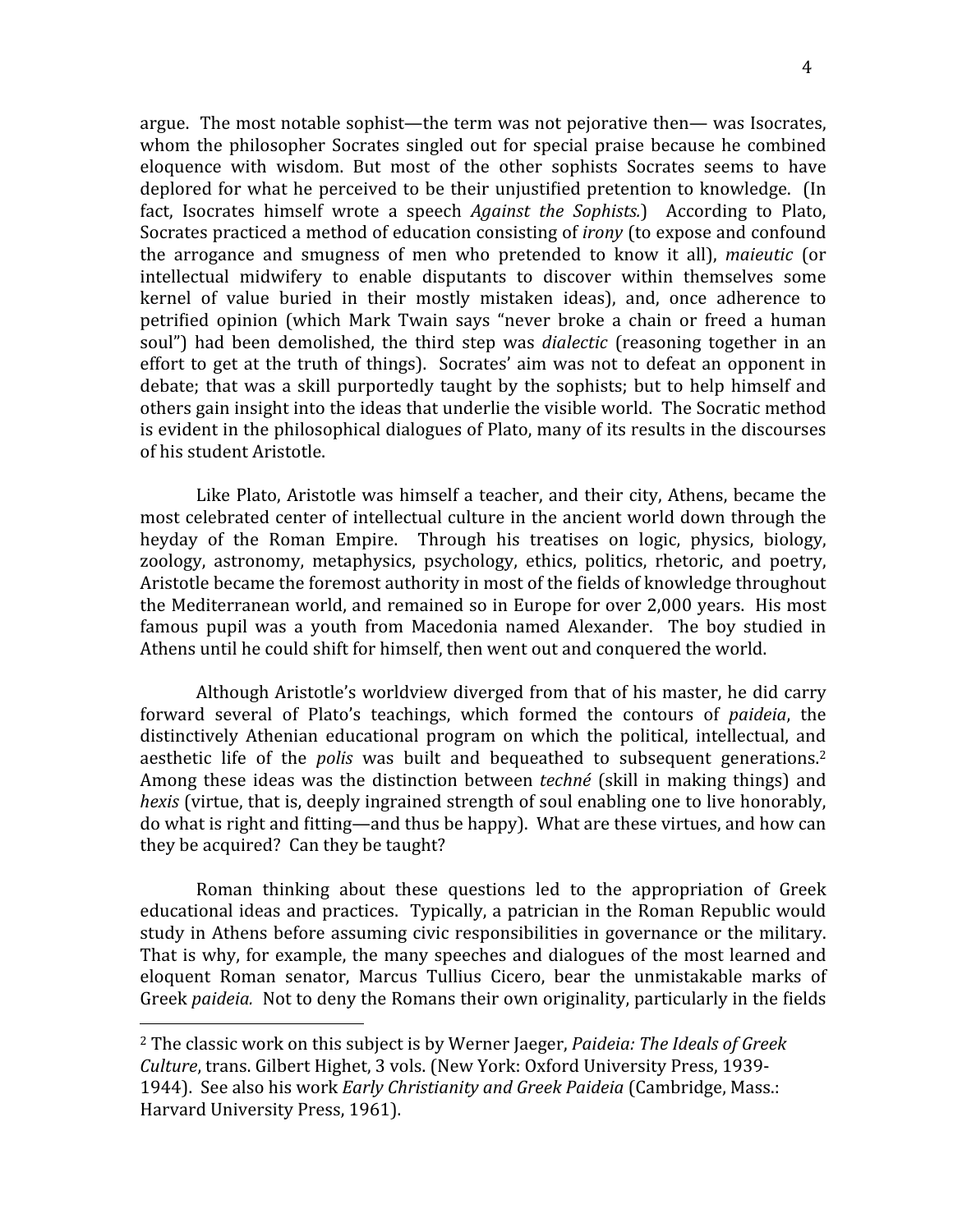of
 technology
 and
 administration,
 it
 has
 become
 commonplace
 to
 recognize
 the Romans as great imitators of things Greek in nearly every field of art and learning. Indeed the Romans elevated imitation to an art, which, if enacted properly, would produce extremely valuable insights and the ability to set forth one's ideas persuasively,
whether
in
writing,
speaking,
or
the
plastic
arts.

Not
slavish
but
creative imitation became the dominant pedagogical method in Roman schools.

The
 method
 of
 learning
 through
 imitation
 was
 set
 forth
 by
 Marcus
 Fabius Quintilianus, who taught rhetoric at Rome in the first century C.E. In his long, comprehensive treatise *Institutio oratoria* ("Education [or Formation] in Oratory") Quintilian
 describes
 how
 famous
 Latin
 authors
 studied,
 analyzed,
 and
 absorbed
 the thought, style, and feeling of specific Greek authors in the fields of history, moral philosophy, oratory, epic poetry, lyric poetry, tragedy, and comedy. In Book X, Quintilian
 names
 the
 best
 Greek
 authors
 in
 each
 genre,
 discriminating
 carefully among
 their
 felicities
 and
 occasional
 defects
 and
 pointing
 out
 how
 Roman
 authors have benefited from using such models for their own purposes.

Quintilian says that the student should begin with Homer, "the source of every stream and river—a model and an inspiration for every department of eloquence." Homer should be compared with Virgil in Latin. Hesiod is valuable for moral philosophy
and
as
an
example
of
a
tempered
style,
avoiding
bombast
on
the
one
hand and
monotony
on
the
other.

Pindar
is
the
greatest
lyric
poet;
one
should
compare
him with Horace, the best satirist and the only Roman lyricist worth reading. Euripides is the most useful of all the tragedians to the forensic orator; Menander imitates him well. Of the historians, Thucydides and Herodotus are best, but neither is perfect: one has what the other lacks. They may be compared profitably with Sallust and Livy respectively.

Demosthenes
and
Cicero,
of
course,
are
 the
greatest
orators,
and
Plato the greatest philosopher. But it is especially Cicero whom one should study: "Cicero, who devoted himself heart and soul to the imitation of the Greeks, succeeded in reproducing the force of Demosthenes, the copious flow of Plato, and the charm of Isocrates" (X,i,108). Ouintilian explains that Cicero made the best qualities of his models his own; he assimilated them so well that his listeners were not aware of "mere imitations" but of Cicero's unique genius. Ouintilian speaks further of the value of
creative
imitation:

It is from these and other authors worthy of our study that we must draw our stock of words, the variety of our figures and our methods of composition, while we must form our minds on the model of every excellence. For there can be no doubt that in art no small portion of our task lies in imitation, since, although invention [i.e., discovery] came first and is all-important, it is expedient to imitate whatever has been invented with success. And it is a universal rule of life that we should wish to copy what we approve in others.  $(X, ii, 1-2)$ 

But, says he, it takes more than imitation to achieve excellence. We must also strike out on our own and make discoveries, for there is no progress without discovery,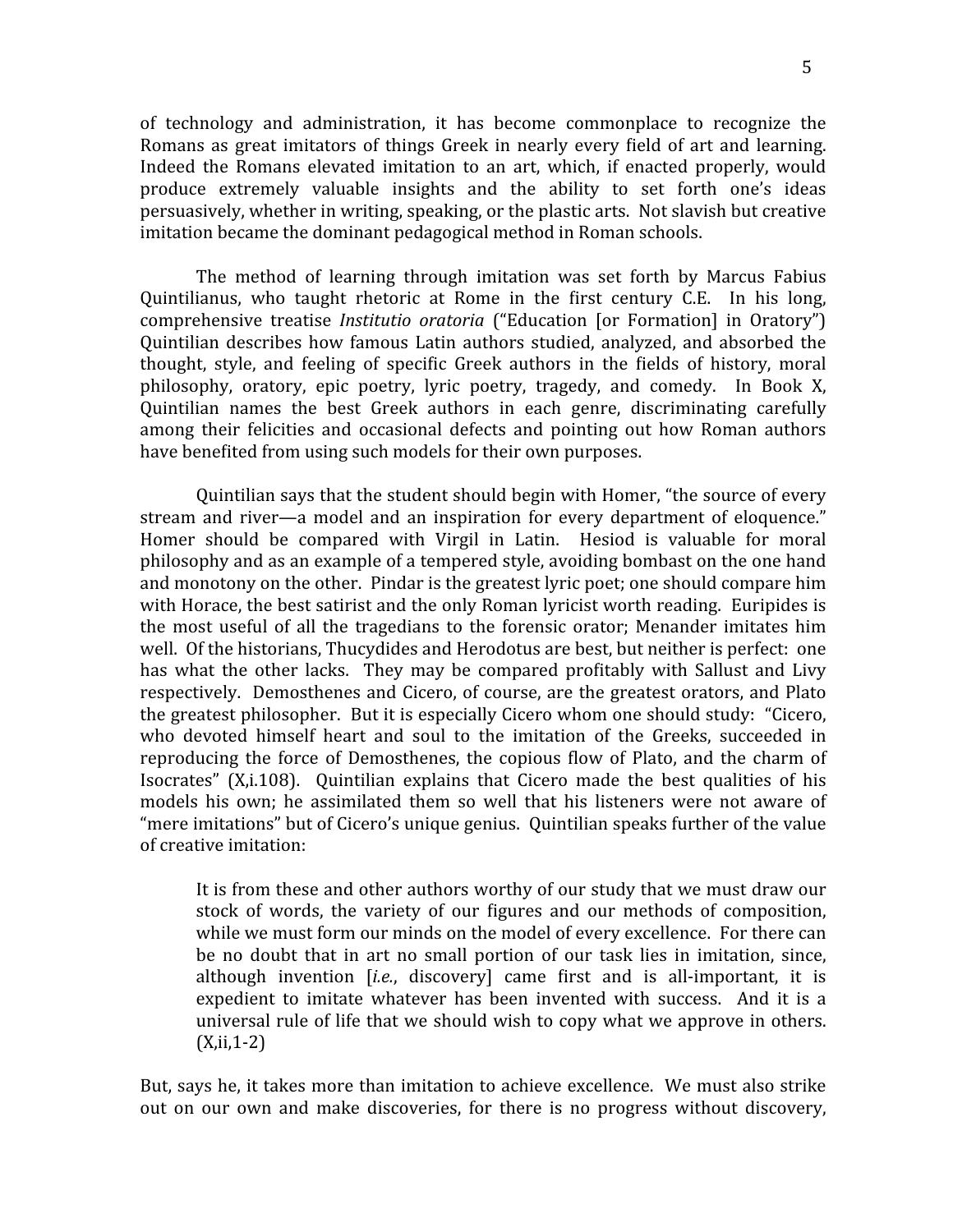since every imitation is necessarily inferior to its model. Authentic imitation is not a parody of stylistic mannerisms. Rather it consists in appropriating the habits of critical
thinking
and
careful
expression
of
one's
chosen
model—learning
to *think*like a
master.

The influence of Cicero and Ouintilian has been profound in Western Europe. particularly in the fifteenth, sixteenth, and seventeenth centuries, when Renaissance humanists rediscovered, studied, edited, translated, and creatively imitated classical texts
in
every
genre.

In
the
early
sixteenth
century
Desiderius
Erasmus
of
Rotterdam gave the call *ad fontes!*—"to the fountains" of wisdom and eloquence, which are to be found in the ancient world of Greece, Rome, and Israel: in pagan Greek and Latin classics,
 the
 Hebrew
 Scriptures,
 the
 Greek
 New
 Testament,
 and
 the
 early commentaries
 on
 Sacred
 Scripture.

 Erasmus
 and
 his
 circle,
 which
 included
 Sir Thomas More, Sir Thomas Elyot, and Roger Ascham in England, and Juan Luis Vives in Spain, were themselves influenced by Francesco Petrarca, Vittorino da Feltre, and Baldessare Castiglione (among others) in Italy. What united these and other scholars was a common and passionate interest in restoring the vitality of a decadent civilization
 through
a
 reform
 of
education
 from
grammar
 school
 through
 university. They hoped to reincarnate the best of the classical tradition in their own milieux. Nothing less than a rebirth of the "best that had been known and thought in the world"
(Matthew
Arnold's
phrase)
would
do.

What they undertook was not just academic. It was practical. They wanted to raise up good, wise, effective leaders for the highest positions of government throughout Europe. They advocated a way of life that would secure peace and justice in
 every
 realm.

 Many
 humanists
 felt
 that
 medieval
 scholasticism
 had
 become
 arid, rigidly intellectual and dogmatic, incapable of reaching the hearts of people. Without abandoning the seven liberal arts (the *trivium* of the language arts: grammar, logic, and rhetoric; and the *quadrivium* of the mathematical arts: arithmetic, geometry, music, and astronomy), the humanists were intent on enabling their students to cultivate the *ars bene vivendi* 'the art of living well'—not an acquisitive life, spent for the sake of money, power, and self-aggrandizement, but an honest, just, and generous life for the sake of the common good. Hence, there was a moral spirit of reform in the educational
movement
they
espoused.

This
is
clear
from
such
early
sixteenth‐century writings as Castiglione's long "courtesy book" in the form of a dialogue, The Book of the Courtier, Erasmus's treatise The Education of a Christian Prince, Thomas More's satire The Best State of a Commonwealth and the New Island of Utopia, Juan Luis Vives's On the Causes of the Corruption of the Arts and his revolutionary treatise On the Education of a Christian Woman (an apologia for Thomas More's school for his own children and those of his household servants, boys and girls alike), and Sir Thomas Elyot's
exhaustive
manual
of
education *The
Book
Named
the
Governor.*

The
goal
of
humanistic
education
was
expressed
in
the
Latin
phrase *vir
bonum*  atque dicendi peritus 'the man who is not only good but also skilled in speaking.' Hence, wisdom and eloquence, *prudentia et eloquentia*, was the twofold objective of their program. The program consisted of five specific subjects of instruction that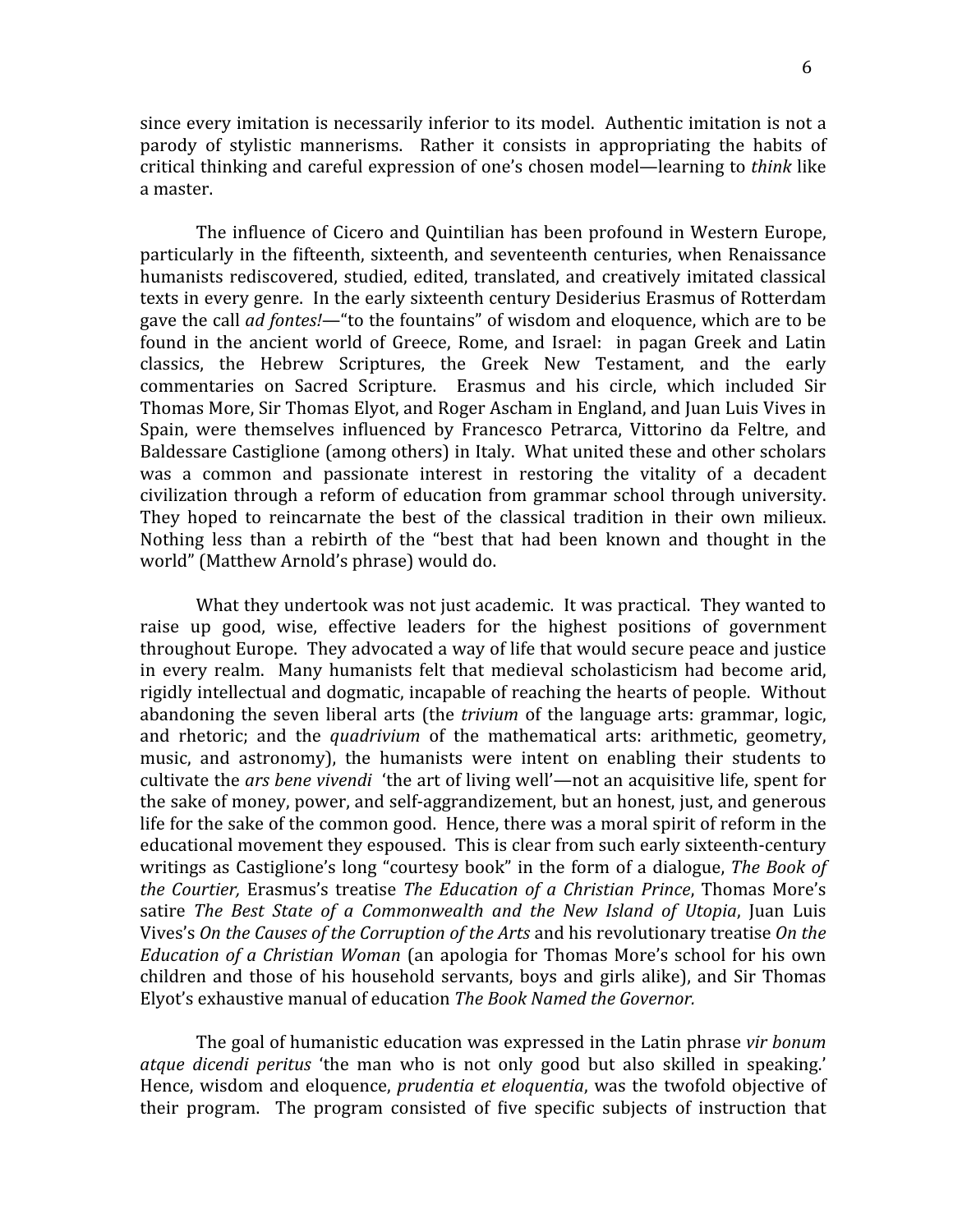comprised the *studia
humanitatis*'studies
proper
to
humanity
as
such'—that
is,
those studies that do most to make people wise, good, and able to communicate effectively, namely

Grammar, the mastery of Greek and Latin; *Rhetoric*, the art of choosing among the available means of persuasion; Poetry, the study of epic, lyric, and dramatic literature; History, the study of the Greek and Roman historians; Moral Philosophy, principles of ethical behavior based on an understanding of the
human
person
and
the
human
community.

These were not the only subjects studied in grammar schools and universities, but they were the ones that humanist reformers emphasized. (The word *humanism*, by the way, was not coined until a German scholar in the nineteenth century came up with *Humanismus* to designate this group of subjects. The word *humanist* derives from the Italian 'umanista, fifteenth-century Italian student slang for a professor of the *studia humanitatis*. Compare the student slang *jurista* for a professor of law.)<sup>3</sup>

In each of these five fields, Latin authors were juxtaposed with Greek authors, and
the
tutor
employed
Quintilian's
methods
of
comparing
and
contrasting
authors
in the same genre. After careful analysis of two comparable works, a typical student exercise would be to write an original composition in his native tongue in imitation of the
 way
 in
 which,
 say,
 Virgil
 imitates
 Homer
 in
 epic
 poetry,
 or
 Sallust
 imitates Thucydides in history, or Cicero imitates Plato in moral philosophy, and so forth. The idea is to become as learned and eloquent in one's vernacular as the best writers in Latin and Greek, so that English, for example, would eventually become as flexible, precise,
and
elegant
an
instrument
of
thought
and
speech
as
those
pristine
tongues.

In
 order
 to
 fashion
 a
 successful
 creative
imitation,
 a
 student
must
 assimilate the way of thinking about the Greek text exemplified by the Roman author. Roger Ascham, the tutor of Elizabeth before she became queen of England, explained in detail how to do that methodically, in his book The Schoolmaster (London, 1570). To the extent that this enterprise succeeded, the result would be the creation of habits of thought,
 feeling,
 and
 speech
 as
 learned
 and
 eloquent
 as
 the
 best
 in
 ancient
 times (which
was,
for
the
humanists,
the
best
they'd
ever
known).

In
this
way
they
hoped
to recreate the spirit of classical civilization and renew the face of Europe. That was their high ambition: the development of practical or learned eloquence in support of the
common
good.

Not
merely
the
contemplation
or
discussion
of
learned
eloquence, but the development and application of it. Not learning alone (which is ineffectual unless communicated well), nor eloquence without learning (which is nothing more than
slick
talk),
but
the
combination
of
the
two
in
such
a
way
that
style
subserves
the communication
of
truth.

Studies
were
to
serve
practical
ends.

Not
for
just
any
end
a

<sup>&</sup>lt;sup>3</sup> For this information I have relied principally on the findings of the distinguished Columbia
professor
Paul
Oskar
Kristeller.

See,
for
example,
his *Renaissance Thought*,
vols.
1
&
2
(Harper
Torchbooks,
1961,
1965).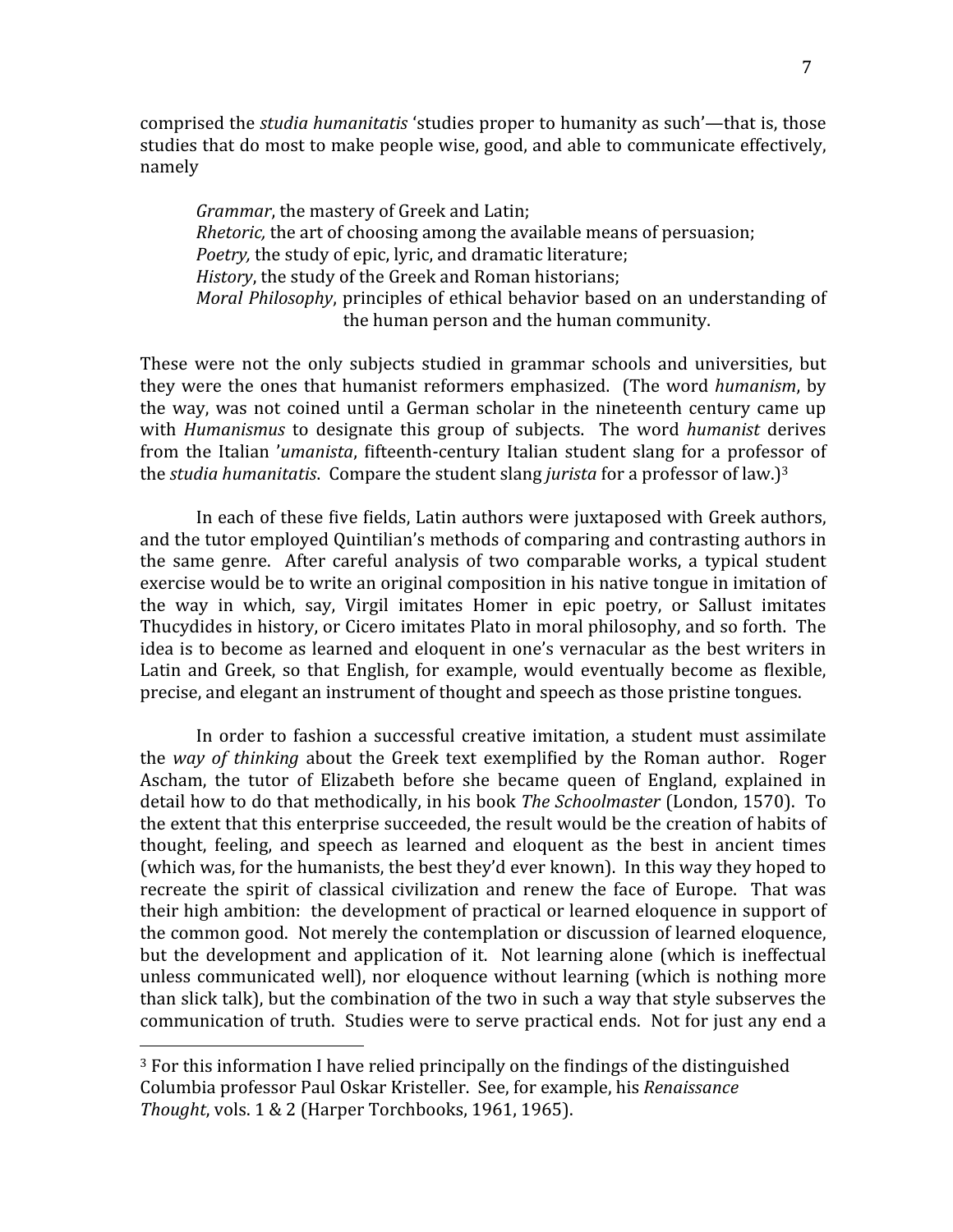man
 might
 arbitrarily
 choose,
 but
 justice,
 the
 common
 weal,
 the
 good
 of
 European society—a
society
torn
apart
by
religious
strife,
wars,
greed,
shortages,
poverty,
huge gaps
between
the
rich
and
the
poor,
and
exploitation.

Sound
familiar?

The
humanist
movement
was
rooted
in
the
civic
spirit
of
the
Roman
Republic, as exemplified especially by Cicero. A paramount reason why English and northern European humanists in particular attached central importance to the Roman civic spirit and to Quintilian's educational program is that the humanists, motivated by strong
religious
commitments,
read
the
classics
of
pagan
antiquity
in
much
the
same way that several early church fathers had read them, perceiving that the careful training
 of
 mind,
 heart,
 and
 tongue
 would
 advance
 the
 Judaeo‐Christian
 mission
 to build the kingdom of God on earth. (It is a mistake to assume that the humanists were anti-religious; all the evidence refutes that assumption.)

The strategy of humanistic education presupposed a definite conception of what it means to be human. Despite many humanists' fashionable denunciations of scholastic philosophers in the early modern period, certain attitudes, ideas, and traditions from the high Middle Ages persisted well into the seventeenth century.<sup>4</sup> Among these was the so-called doctrine of the four cardinal virtues, which can be traced back through Cicero and Aristotle to Plato. But it was Aristotle who first gave a systematic account of the cardinal virtues and demonstrated their social and political importance. In the thirteenth century Thomas Aquinas appropriated these views of Aristotle and elaborated on them in much greater detail.<sup>5</sup> Thus, the doctrine of the virtues and the concept of civic duties became a paramount preoccupation of educators
 from
 the
 high
 Middle
 Ages
 to
 the
 early
 modern
 period,
 when
 humanists drew
up
their
distinctive
plan
of
studies.

Humanist
educators
in
the
Renaissance
laid the
 groundwork
 both
 for
 what
 later
 became
 the
 famous
 program
 of *Literae*  Humaniores, or "Greats," at Oxford and for the general education movement in the United States. A closer look at this historical development may help focus our thinking more precisely and more fruitfully on the challenge of formulating a meaningful
philosophy
of
general
education
for
our
time.

## **Phronesis**

In the Sixth Book of the *Nicomachaean Ethics*,<sup>6</sup> Aristotle draws a distinction between two kinds of wisdom: sophia 'intellectual wisdom, or understanding all things
 in
 their
 interrelatedness'
 and *phronesis* 'moral
 intelligence,
 or
 practical wisdom, the ability to decide what is to be done in a particular circumstance.' Sophia,

<sup>&</sup>lt;sup>4</sup> See E. M. W. Tillyard, *The Elizabethan World Picture* (London: Chatto & Windus, 1943).

<sup>&</sup>lt;sup>5</sup> For Thomas Aquinas's treatise on the cardinal virtues, see the Summa Theologica, Part I, Questions 58-61, and Part II-II, Questions 47-170.

<sup>&</sup>lt;sup>6</sup> Most useful is the translation, with introduction and notes, by Martin Ostwald, published
by
the
Library
of
Liberal
Arts
(Bobbs‐Merrill)
in
1962.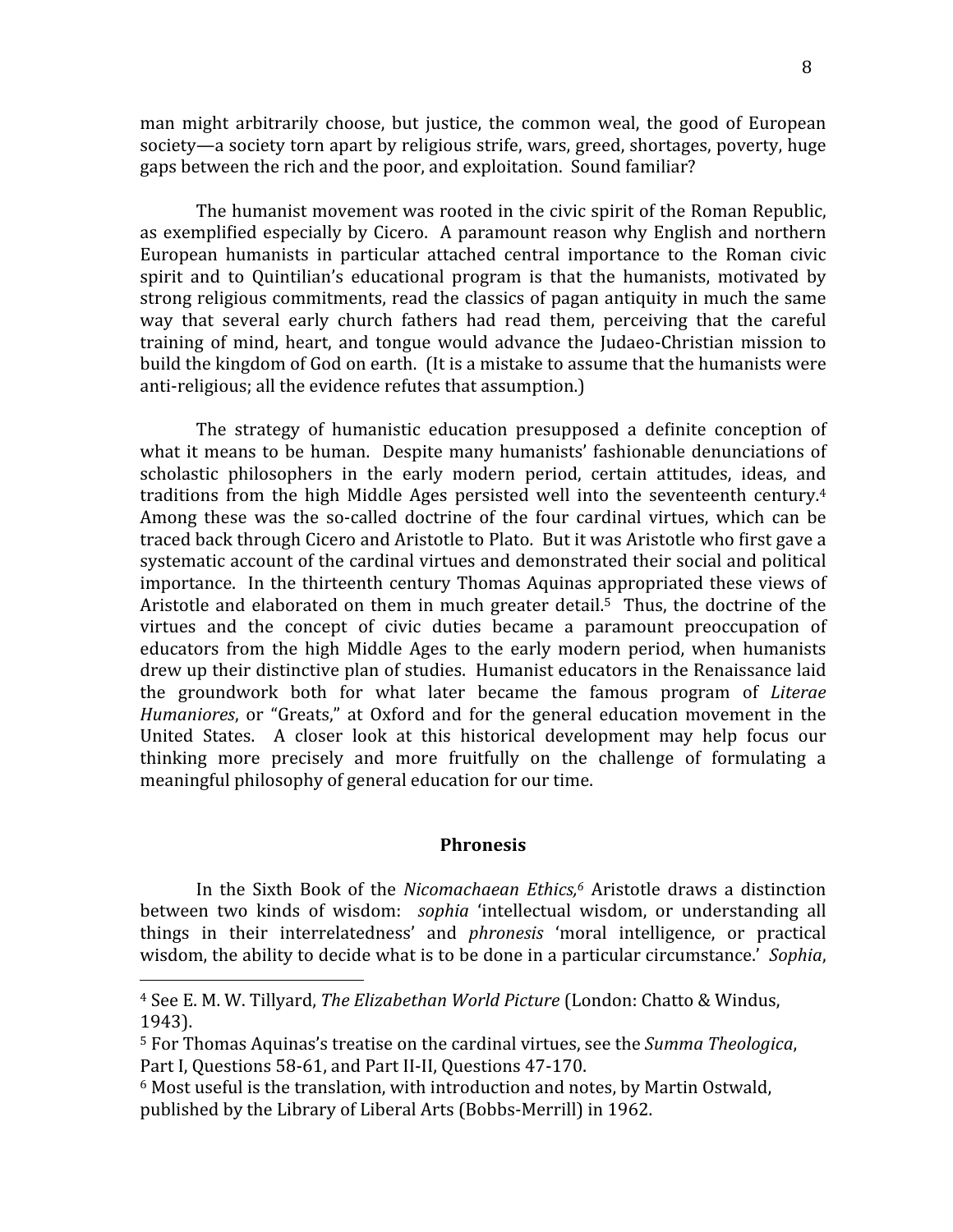which is born of a scientific understanding of humanity and the universe, is the foundation of *phronesis* in that it provides guidelines for making good decisions. As we learn from Aristotle's *Politics*, the exercise of *phronesis*, in turn, facilitates the achievement of *sophia*, now in the sense of a celebration of existence and of knowledge and the arts. In other words, the rightful exercise of *phronesis*, making practical
decisions
in
the
everyday
world
and
thereby
discharging
one's
economic
and political responsibilities, makes possible the activities of *skolé* 'leisure,'<sup>7</sup> which is the disposition of a mind unfettered to the process of work—a state in which poetry, music, the other fine arts, and the philosophical act *(theoria)*, or contemplation, can flourish.

The practical aim of *Paideia* was to enable an individual to acquire the virtue (power or strength) of *phronesis* together with a grasp of the principles that should guide
 the
 exercise
 of
 choice,
 namely,
 the
 ingredients
 of
 justice
 in
 its
 several dimensions. Also required are an experiential grasp of whatever circumstances attend the moment in which one is living and a well-informed knowledge of history, so that one can assess the various possibilities of action, imagine their probable consequences,
and
choose
which
alternative
is
most
likely
to
achieve
the
desideratum of
justice,
or
the
common
good.

Not only must the citizen of Athenian democracy do this in his individual affairs, he must also acquire practical wisdom in the affairs of the *polis*. Aristotle and his followers were intent upon forming leaders capable of persuading others to pursue
the
common
good
intelligently.

It
was
not
enough
to
be
able
to
think
well;
one had also to speak well and to engage astutely in politics in order to get things done. But in order to participate rationally in the life of the *polis*, one had to have two other interior
strengths,
or
virtues,
namely
fortitude
and
temperance.

Building on the doctrine of the four cardinal virtues developed by Plato, Aristotle, and Cicero, Thomas Aquinas defined fortitude as a readiness to suffer pain and even death for the sake of justice. It is not to be confused with bravado or machismo. "The praise of fortitude is justice," wrote Thomas. Temperance he defined as
 balance
 and
inner
 harmony
 of
 thinking,
 feeling,
 and
 willing—or
 what
 Americans call "having it all together." Each of these virtues is a mean between extremes. Fortitude (from *fortis* 'strong') is a mean between the extremes of cowardice (paralyzing
fear)
and
reckless
bravado
(daring).

Temperance
is
a
mean
between
the extremes of unrestrained indulgence in sense appetites and rigid repression of all impulses
and
desires.

<sup>&</sup>lt;sup>7</sup> Ironically, this is the root of our English word 'school,' which too often consists of busy work, not leisure. *Skolé* is not just "free time"; it is an attitude of alert openness,
a
state
of
mind
essential
to
philosophical
thought,
which,
as
Plato
says, "begins in wonder." See Josef Pieper, *Leisure the Basis of Culture* (New York, 1954). See
also
his
book *The
Four
Cardinal
Virtues*(New
York,
1965).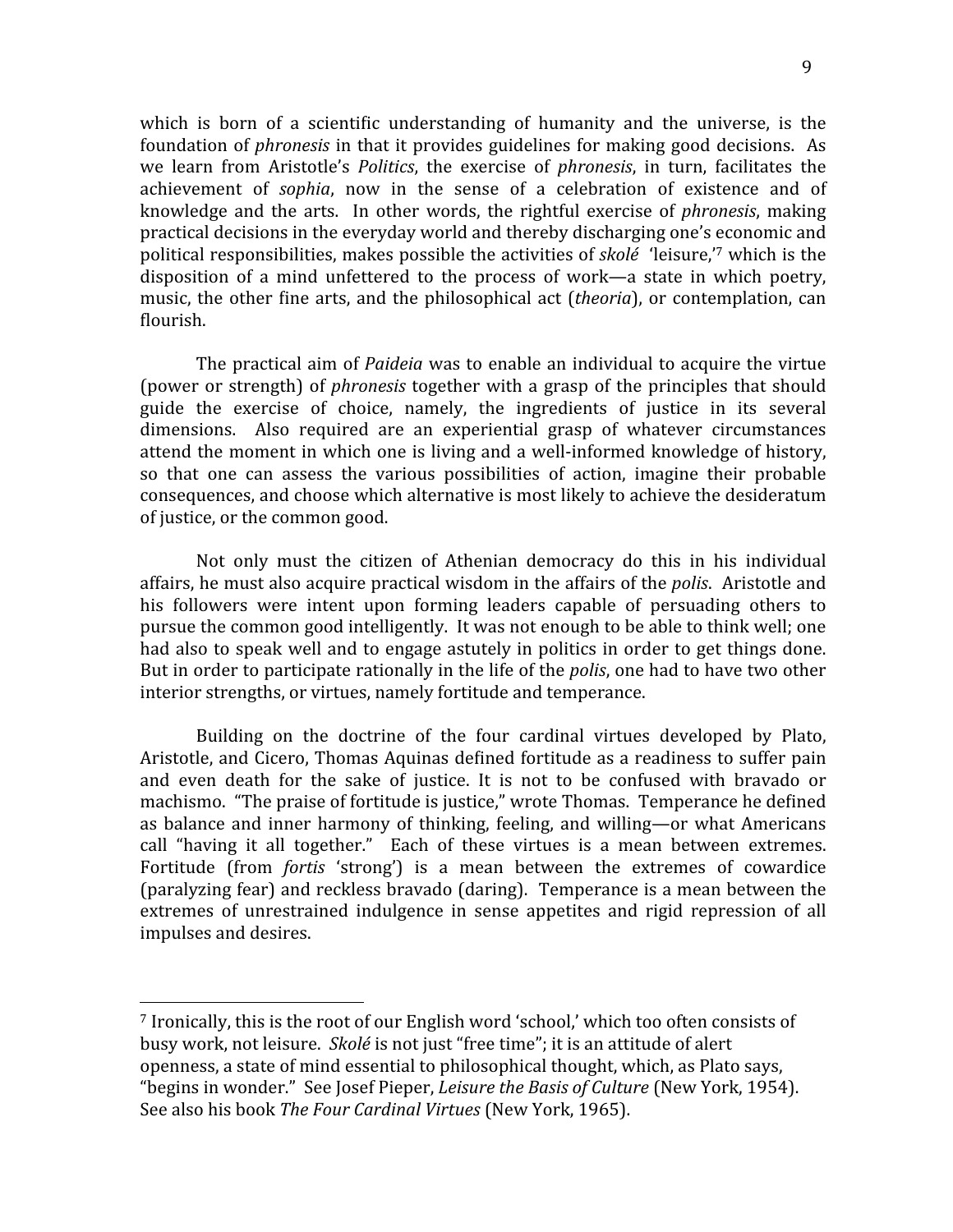The Latin translation of Greek *phronesis* is *providentia*, from *pro* 'ahead' + videns 'seeing'. (The usual English translation is 'prudence,' from the Latin *prudentia*, which is a diminutive of *providentia*.) Hence, the virtue of practical wisdom consists of foresight and requires understanding, memory, and imagination. These are the principal faculties that the *studia humanitatis* were set up to develop. The development of imagination is the province of poetry; the development of memory, that
of
history;
 the
development
of
understanding,
moral
philosophy
and
 training
in analysis; the ability to communicate effectively, rhetoric; access to all of these, grammar,
that
is,
languages.

Aquinas
points
out
that
all
four
cardinal
virtues
are
essential
for
happiness;
the absence or deficiency of any one of them can wreck the other three: Without a deep commitment
 to
 justice,
 prudence
 becomes
 cunning
 for
 private
 gain.

 Without prudential
 judgment,
 blunders
 result
 despite
 good
 will.

Without
 temperance,
 one's passions, desires, and wishes supplant reason. Without fortitude, the other three virtues
are
useless;
nothing
gets
done.

So, we are back to the question: Can these virtues be taught? How may one acquire
practical
wisdom,
fortitude,
temperance,
and
an
understanding
of
justice
and a commitment to it? Diverse pedagogues have addressed this question. The answers are
by
no
means
clear.

The
humanists,
however,
appear
to
have
been
persuaded
that, while morality cannot be instilled in anyone, the three subjects of history, poetry, and moral philosophy can stir the feelings of a student if presented properly and augmented with music and dancing (as Sir Thomas Elyot urges<sup>8</sup>). If a child's inborn love of learning is fostered and encouraged, and children are not punished for making mistakes in the classroom, and if teachers themselves love and take delight in teaching, the truth and beauty of great works in these fields of study will be felt along the blood and, as it were, creep into the soul of the child. This same spirit of humanistic learning applies to every year of instruction through university studies.

Although educators often give lip service to "educating the whole person," most liberal arts programs give priority to training the intellect to the neglect of the heart and feelings. But as Alfred North Whitehead points out, the successful introduction
of
any
subject
depends
on
an
affective
component;
a
"romance"
with
the subject
needs
to
be
generated
before
requiring
students
to
undertake
the
demanding work of "precision," mastering the principles and methods of a discipline.<sup>9</sup> Of course, music and the fine arts also have an important role in bringing forth the integration of intellect and heart. Unfortunately, many such endeavors turn out to be shallow, boring
"art
appreciation"
courses
and
the
like.

<sup>8</sup> The Book Named the Governor (London, 1531), ed. S. E. Lehmberg (Everyman's Library, 1962), Bk. I, chs. 22-25. For the other cardinal virtues, see Bk. III.

<sup>&</sup>lt;sup>9</sup> See Whitehead's classic essay "The Rhythm of Education" (1922), in the Aims of *Education,
and
Other
Essays*(New
York:
Free
Press,
1967).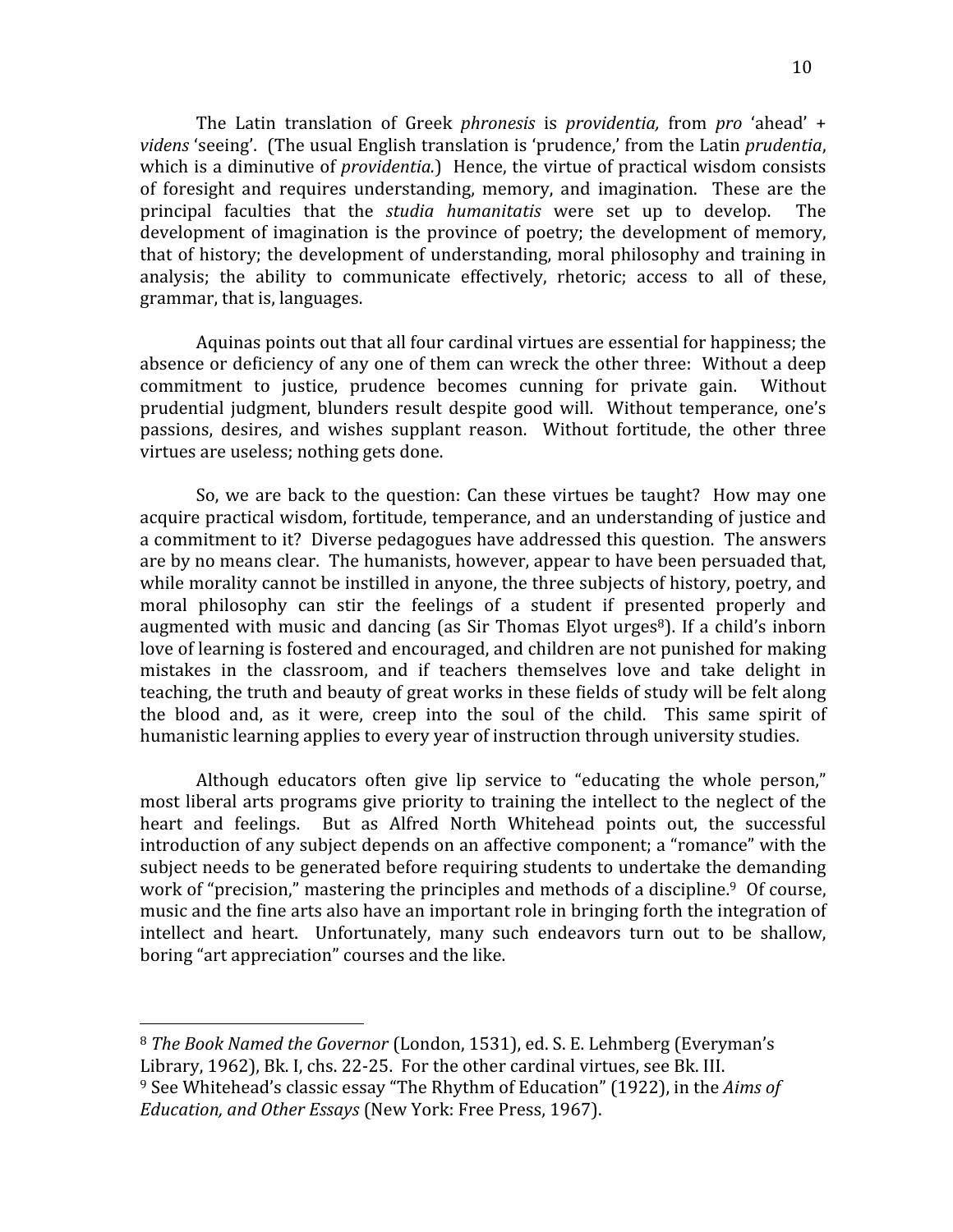One further valuable component of general education needs to be mentioned: the contribution that experiential learning can make to the development of selfknowledge and practical wisdom. Only a few colleges—most famously and successfully
 the
 old
 Antioch—integrate
 experiential
 learning
 into
 their
 general education curricula, usually through an obligatory work-study program. The advantages of such supplements to mere "book learning" are obvious.

The
most
enduring
legacy
of
the
humanist
movement
remains
the
program
of Literae Humaniores, or "Greats," at Oxford. A reading knowledge of classical Greek and
Latin
has
always
been
required
 for
admission
 to
 the
program,
which
consists
of "training in the way to read texts, in order to produce a distinctive mind." It employs the specific methods of imitation propounded by Quintilian and adopted by Renaissance humanists. As two spokesmen for the Oxford program stated in 1962, "... .
it
is
said
to
produce
men
who
are
unrivalled
as
expositors
and
judges
of
any
situation or set of facts placed before them.... It is probably true to say that no single definite curriculum or study in any one university in modern times has produced so many famous men in public life, in learning and letters."<sup>10</sup> Of course, this program would be utterly
impracticable
for
most
students
and
faculty
in
an
American
university;
indeed, it's open to only a tiny elite at Oxford. But it stands as a living demonstration of the wisdom
and
endurance
of
the
humanist
legacy.

## **A
Suggestion**

My argument in this essay on the history of general, or liberal, education is that many
colleges
and
universities
over
the
past
forty
years
or
so
have
not
taken
the
task of general education seriously enough, because the majority of administrators and professors,
ignorant
of
its
history,
have
lost
sight
of
its
most
important
aims
and
have thus allowed extraneous factors to influence the structure of the undergraduate curriculum. My suggestion is that, if the leading aim of general education is defined as the acquisition of practical wisdom, this objective can serve as the guiding criterion for the design of general education programs. It is a criterion that all can agree to in principle. The concept of *phronesis*, or moral intelligence and practical wisdom, provides a simple yet precise criterion for measuring the varied curricular components
that
faculty
planners
may
propose
for
general
education.

Program design should begin with an identification of the generic capacities a person needs for making practical decisions in any circumstance. Increasingly, those decisions, whether in public policy, business and industry, foreign relations, health and welfare, or everyday domestic activities, require the analysis, interpretation, and evaluation of technical and scientific data from more than one special discipline. Prudential judgment requires the ability of specialists in different fields to work together
in
groups,
to
communicate
well,
to
listen
and
learn
from
one
another,
and
to

<sup>&</sup>lt;sup>10</sup> Bell, pp. 292f., quoting J. L. Brierly and H. V. Hodson, "Literae Humaniores," in the Handbook to the University of Oxford, 1962 (London: Oxford UP, 1962), pp. 149f.